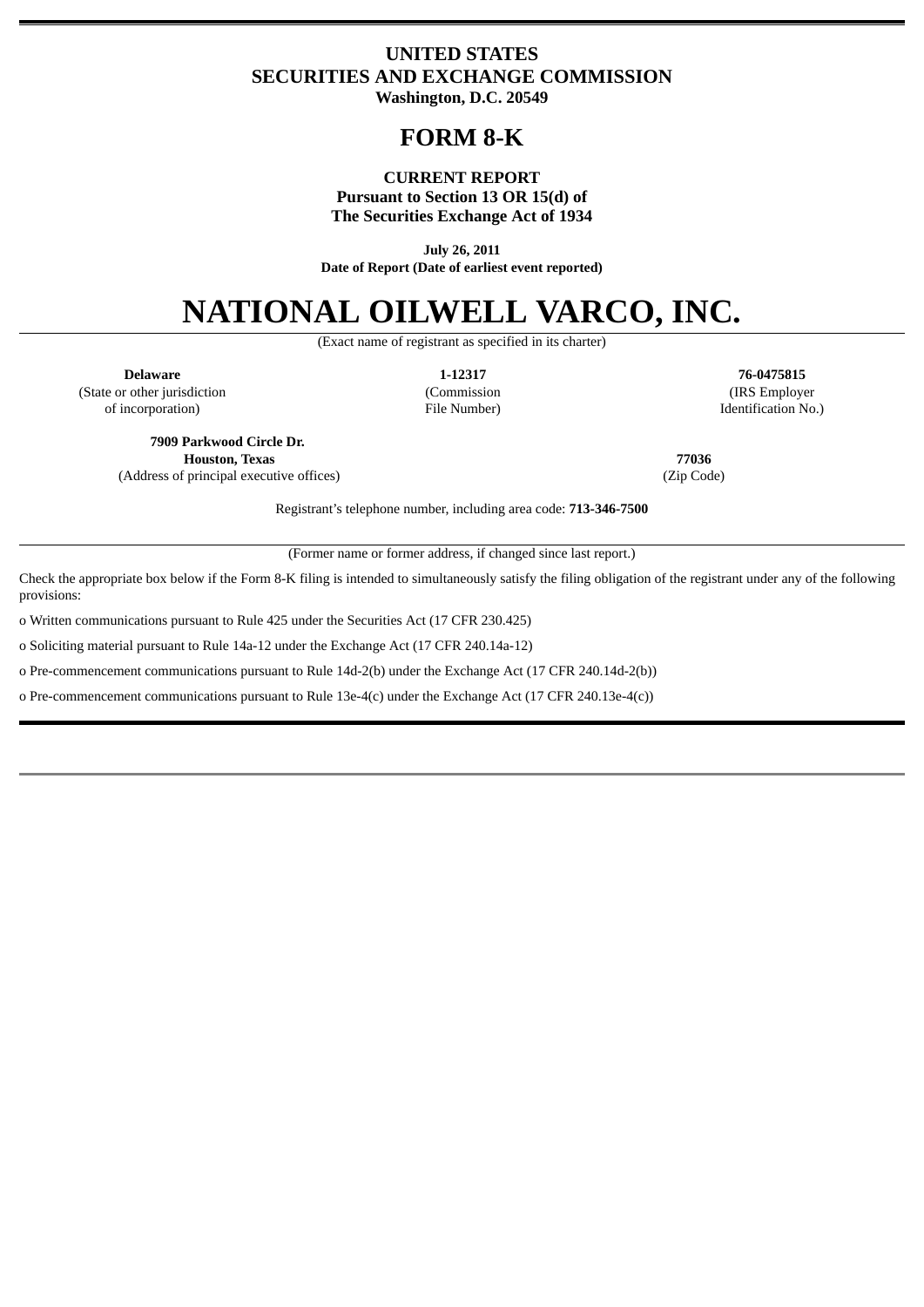#### **Item 2.02 Results of Operations and Financial Condition**

On July 26, 2011, National Oilwell Varco, Inc. issued a press release announcing earnings for the second quarter ended June 30, 2011 and conference call in connection therewith. A copy of the release is furnished herewith as Exhibit 99.1 and incorporated herein by reference.

The information contained in this Current Report shall not be deemed to be "filed" for purposes of Section 18 of the Securities Exchange Act of 1934 (the "Exchange Act") or otherwise subject to the liabilities of that section, nor shall it be incorporated by reference into a filing under the Securities Act of 1933, or the Exchange Act, except as shall be expressly set forth by specific reference in such a filing.

#### **Item 9.01 Financial Statements and Exhibits**

(d) *Exhibits*

The following exhibit is provided as part of the information furnished under Item 2.02 of this Current Report on Form 8-K:

99.1 National Oilwell Varco, Inc. press release dated July 26, 2011 announcing the earnings results for the second quarter ended June 30, 2011.

#### **SIGNATURES**

Pursuant to the requirements of the Securities Exchange Act of 1934, the registrant has duly caused this report to be signed on its behalf by the undersigned hereunto duly authorized.

Date: July 26, 2011 NATIONAL OILWELL VARCO, INC.

/s/ Raymond W. Chang Raymond W. Chang Vice President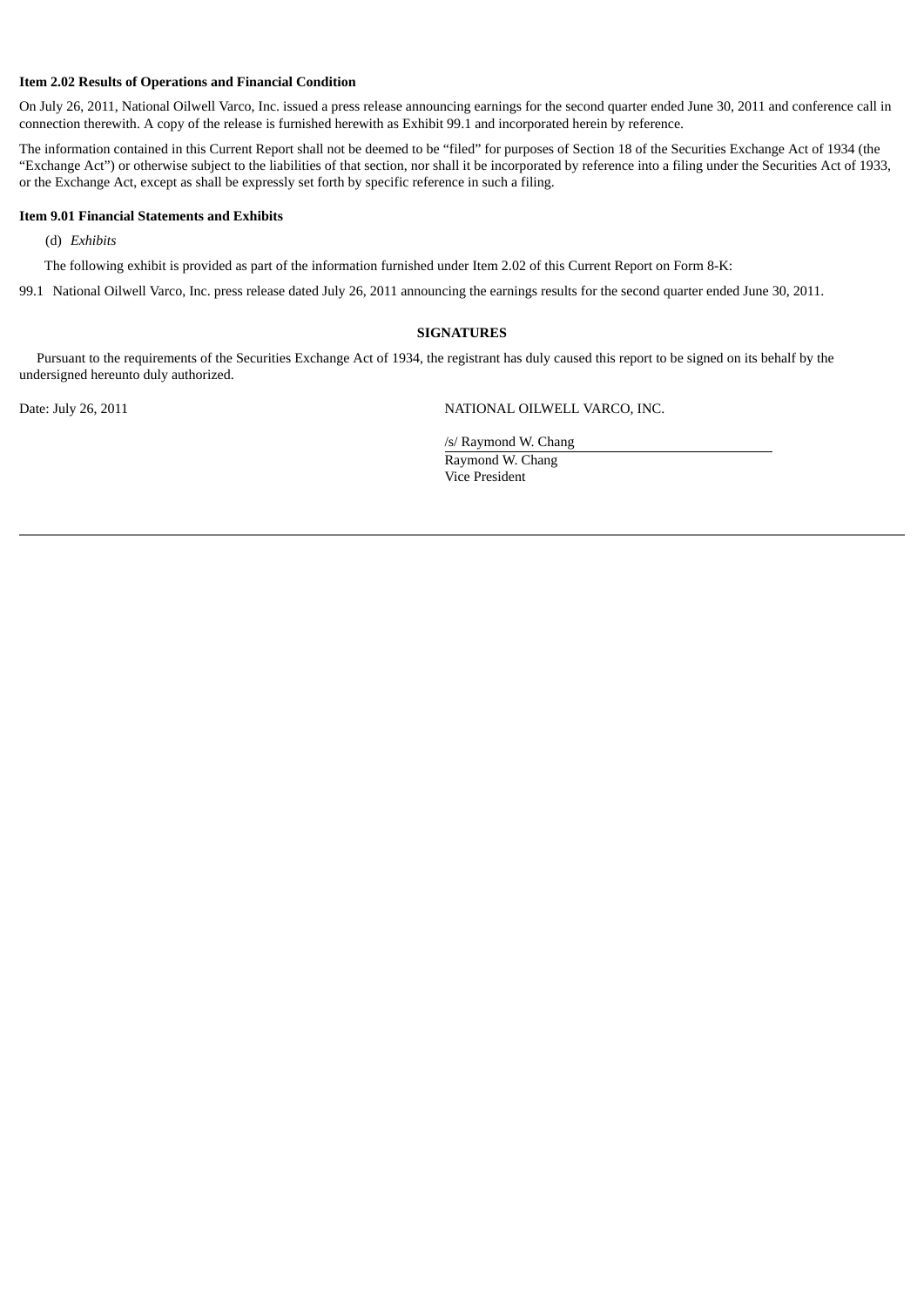### **Index to Exhibits**

99.1 National Oilwell Varco, Inc. press release dated July 26, 2011 announcing the earnings results for the second quarter ended June 30, 2011.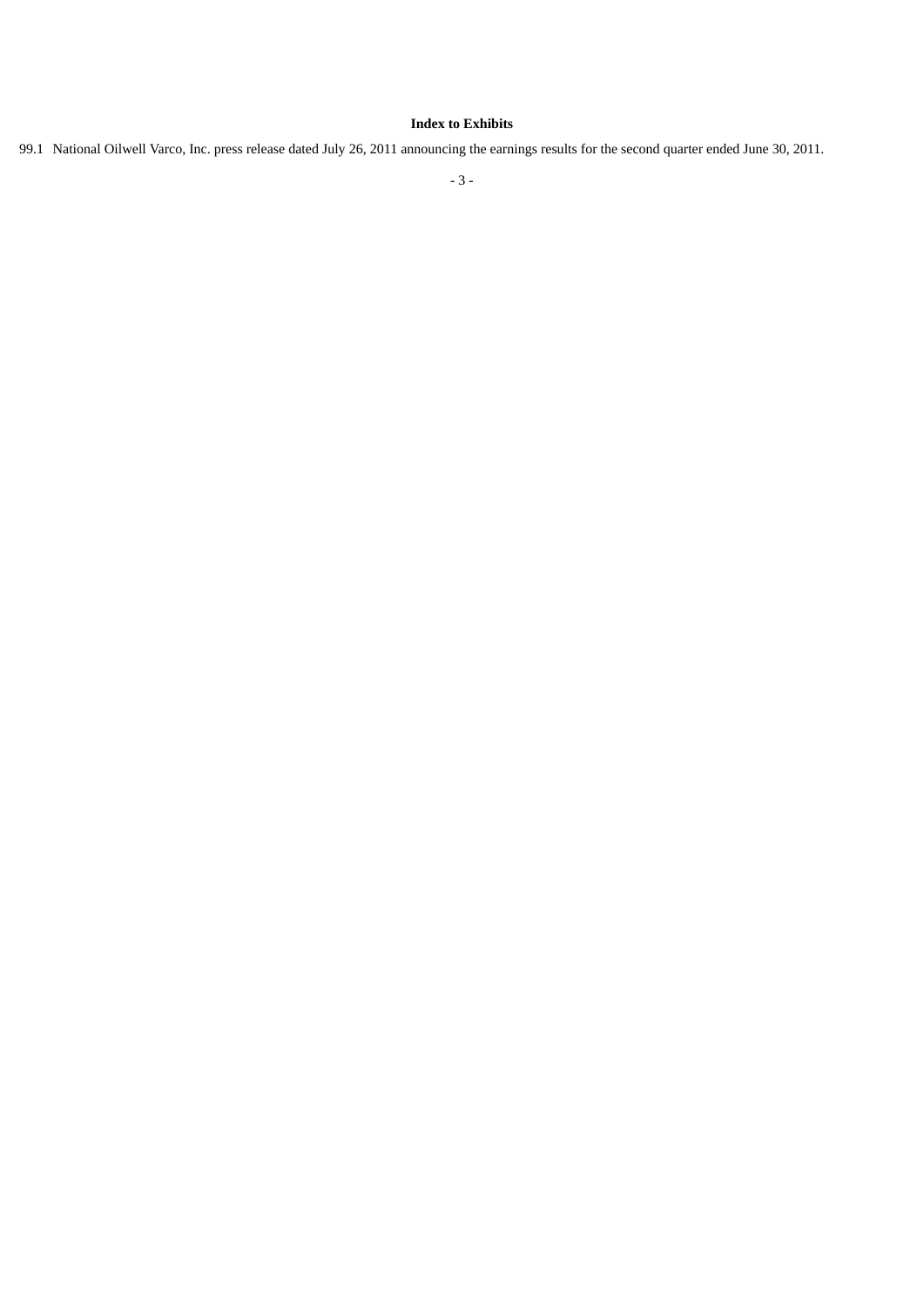

#### **FOR IMMEDIATE RELEASE**

#### **NATIONAL OILWELL VARCO ANNOUNCES SECOND QUARTER 2011 EARNINGS**

**HOUSTON, TX, July 26, 2011 —** National Oilwell Varco, Inc. (NYSE: NOV) today reported that for its second quarter ended June 30, 2011 it earned net income of \$481 million, or \$1.13 per fully diluted share. Earnings per share increased 18 percent compared to both the second quarter of 2010 and the first quarter of 2011. Excluding transaction charges of \$4 million pre-tax, second quarter 2011 net income was \$484 million, or \$1.14 per fully diluted share.

The Company's revenues for the second quarter of 2011 were \$3.51 billion, which improved 12 percent from the first quarter of 2011 and 19 percent from the second quarter of 2010. Operating profit for the second quarter of 2011 was \$712 million or 20.3 percent of sales, compared to 20.2 percent in the second quarter of 2010 and 20.0 percent in the first quarter of 2011, excluding transaction charges and Libya asset write downs from all periods. Year-over-year second quarter operating profit increased 20 percent, excluding transaction charges. Sequentially, second quarter operating profit increased 13 percent, resulting in operating profit flow-through (change in operating profit divided by the change in revenue) of 23 percent, excluding transaction and restructuring charges.

During the second quarter of 2011 the Company's Rig Technology segment booked \$2.96 billion in new orders. Backlog for capital equipment orders for the Company's Rig Technology segment was \$7.74 billion at June 30, 2011, up 26 percent from the end of the first quarter.

Pete Miller, Chairman, President and CEO of National Oilwell Varco, remarked, "Our Company achieved strong earnings this quarter, thanks to the hard work of our dedicated employees, who provide great service, quality products, and remarkable technology to the oil and gas industry worldwide, every day. All three segments posted higher sequential and year-over-year revenues, and we were pleased by the record level of bookings into our capital equipment backlog, which increased again this quarter for both land and offshore rigs. The Company continues to expand organically and pursue promising acquisition opportunities, supported by its substantial financial resources and strong technology portfolio."

#### **Rig Technology**

Second quarter revenues for the Rig Technology segment were \$1.89 billion, an increase of 18 percent from the first quarter of 2011 and an increase of 13 percent from the second quarter of 2010. Operating profit for this segment was \$517 million, or 27.3 percent of sales. Revenue out of backlog for the segment increased 24 percent sequentially and increased 11 percent year-over-year, to \$1.39 billion for the second quarter of 2011.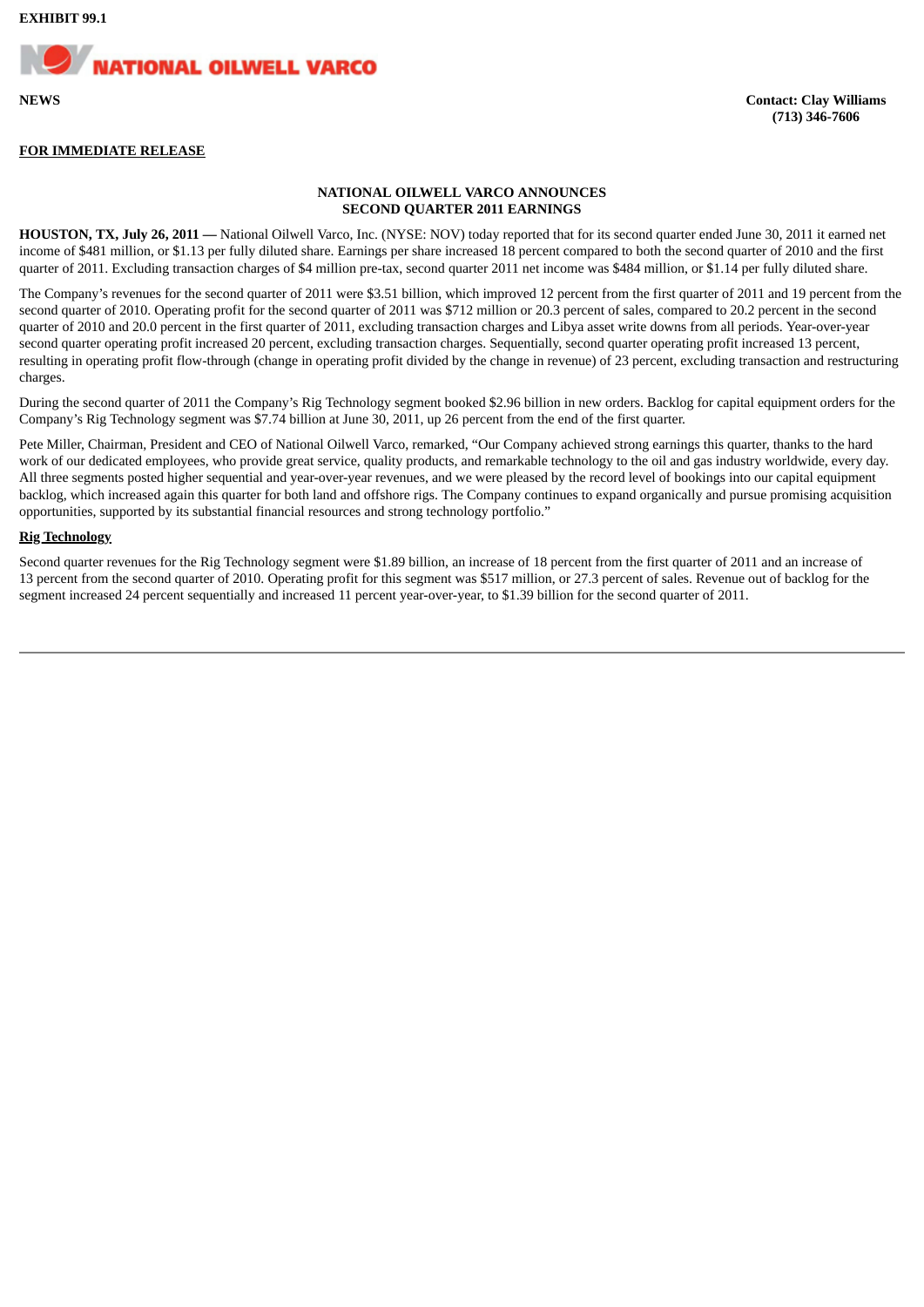#### **Petroleum Services & Supplies**

Revenues for the second quarter of 2011 for the Petroleum Services & Supplies segment were \$1.36 billion, up seven percent compared to first quarter 2011 results and up 32 percent from the second quarter of 2010. Operating profit was \$249 million, or 18.3 percent of revenue, an increase of one percent from the first quarter of 2011 and an increase of 80 percent from the second quarter of 2010. Higher sequential sales in the U.S. and modest growth in international markets were partly offset by lower second quarter seasonal declines in Canada.

#### **Distribution Services**

The Distribution Services segment generated second quarter revenues of \$423 million, which were up three percent from the first quarter of 2011 and up 16 percent from the second quarter of 2010. Second quarter operating profit was \$26 million or 6.1 percent of sales, down seven percent from the first quarter of 2011 and up 100 percent from the second quarter of 2010. Margins were adversely affected by seasonal declines in Canada during the second quarter.

The Company has scheduled a conference call for July 26, 2011, at 8:00 a.m. Central Time to discuss second quarter results. The call will be broadcast through the Investor Relations link on National Oilwell Varco's web site at www.nov.com, and a replay will be available on the site for thirty days following the conference. Participants may also join the conference call by dialing **1-800-446-1671 within North America or 1-847-413-3362 outside of North America** five to ten minutes prior to the scheduled start time, and ask for the "National Oilwell Varco Earnings Conference Call."

National Oilwell Varco is a worldwide leader in the design, manufacture and sale of equipment and components used in oil and gas drilling and production operations, the provision of oilfield services, and supply chain integration services to the upstream oil and gas industry.

Statements made in this press release that are forward-looking in nature are intended to be "forward-looking statements" within the meaning of Section 21E of the Securities Exchange Act of 1934 and may involve risks and uncertainties. These statements may differ materially from actual future events or results. Readers are referred to documents filed by National Oilwell Varco with the Securities and Exchange Commission, including the Annual Report on Form 10- K, which identify significant risk factors which could cause actual results to differ from those contained in the forward-looking statements.

- more -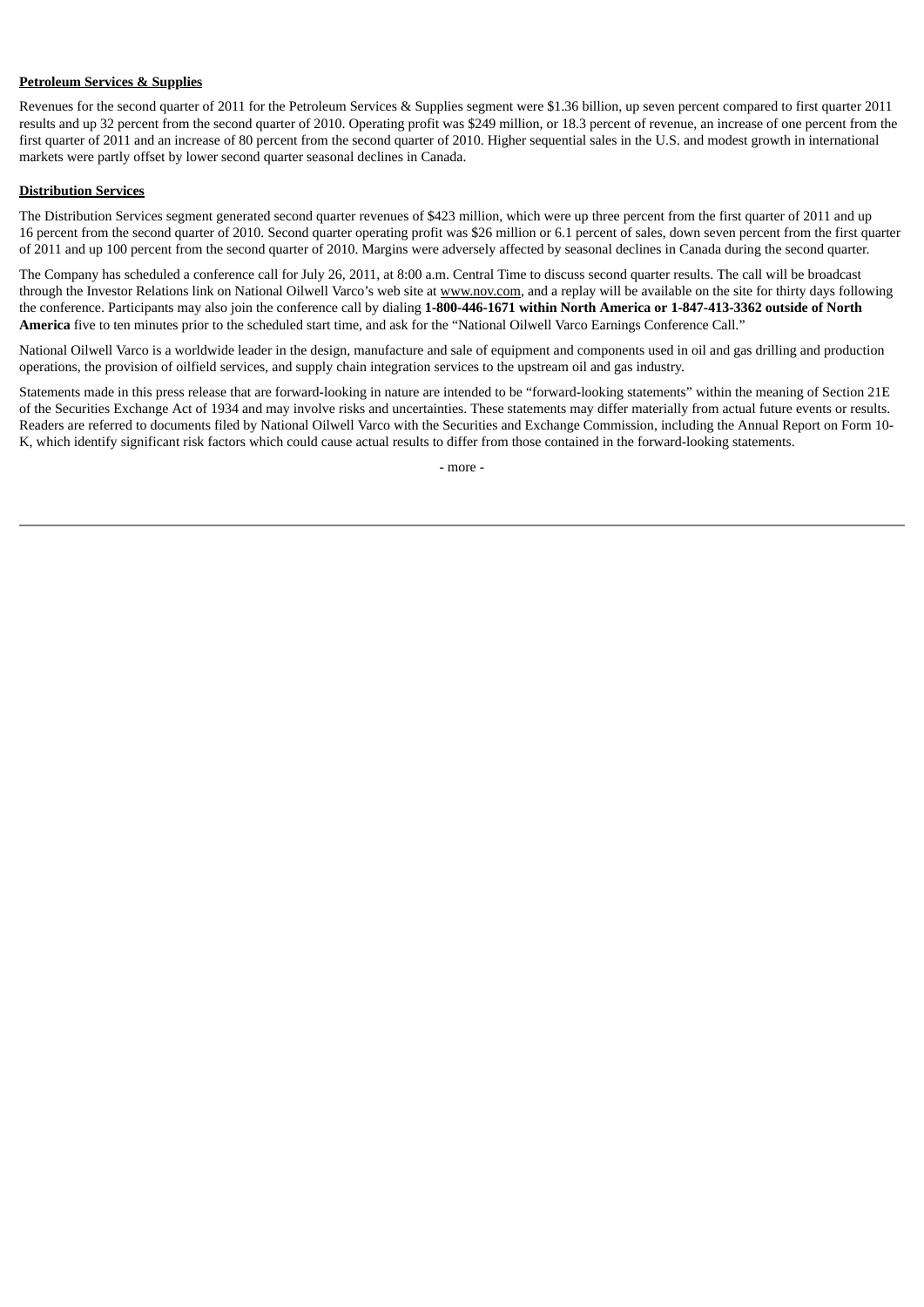#### **NATIONAL OILWELL VARCO, INC. CONSOLIDATED BALANCE SHEETS (In millions, except share data)**

|                                        | June 30,<br>2011      | December 31,<br>2010    |
|----------------------------------------|-----------------------|-------------------------|
|                                        | (Unaudited)           |                         |
| <b>ASSETS</b>                          |                       |                         |
| Current assets:                        |                       |                         |
| Cash and cash equivalents              | $\mathbb{S}$<br>3,440 | $\mathfrak{S}$<br>3,333 |
| Receivables, net                       | 2,849                 | 2,425                   |
| Inventories, net                       | 3,756                 | 3,388                   |
| Costs in excess of billings            | 499                   | 815                     |
| Deferred income taxes                  | 301                   | 316                     |
| Prepaid and other current assets       | 381                   | 258                     |
| Total current assets                   | 11,226                | 10,535                  |
|                                        |                       |                         |
| Property, plant and equipment, net     | 1,921                 | 1,840                   |
| Deferred income taxes                  | 179                   | 341                     |
| Goodwill                               | 5,949                 | 5,790                   |
| Intangibles, net                       | 4,063                 | 4,103                   |
| Investment in unconsolidated affiliate | 361                   | 386                     |
| Other assets                           | 57                    | 55                      |
|                                        | \$23,756              | \$<br>23,050            |

## LIABILITIES AND STOCKHOLDERS' EQUITY

| Current liabilities:                                        |           |     |       |
|-------------------------------------------------------------|-----------|-----|-------|
| Accounts payable                                            | 745<br>\$ | \$. | 628   |
| <b>Accrued liabilities</b>                                  | 2,179     |     | 2,105 |
| Billings in excess of costs                                 | 778       |     | 511   |
| Current portion of long-term debt and short-term borrowings | ר         |     | 373   |
| Accrued income taxes                                        | 178       |     | 468   |
| Deferred income taxes                                       | 368       |     | 451   |
| Total current liabilities                                   | 4,250     |     | 4,536 |
|                                                             |           |     |       |
| Long-term debt                                              | 511       |     | 514   |
| Deferred income taxes                                       | 1,815     |     | 1,885 |
| Other liabilities                                           | 275       |     | 253   |
| <b>Total liabilities</b>                                    | 6,851     |     | 7,188 |
|                                                             |           |     |       |

Commitments and contingencies

| Stockholders' equity:                                                                                          |          |                |
|----------------------------------------------------------------------------------------------------------------|----------|----------------|
| Common stock — par value \$.01; 423,228,599 and 421,141,751 shares issued and outstanding at June 30, 2011 and |          |                |
| December 31, 2010                                                                                              | 4        | $\overline{4}$ |
| Additional paid-in capital                                                                                     | 8.466    | 8,353          |
| Accumulated other comprehensive income                                                                         | 225      | 91             |
| Retained earnings                                                                                              | 8,095    | 7,300          |
| Total National Oilwell Varco stockholders' equity                                                              | 16.790   | 15,748         |
| Noncontrolling interests                                                                                       | 115      | 114            |
| Total stockholders' equity                                                                                     | 16,905   | 15,862         |
|                                                                                                                | \$23,756 | 23,050         |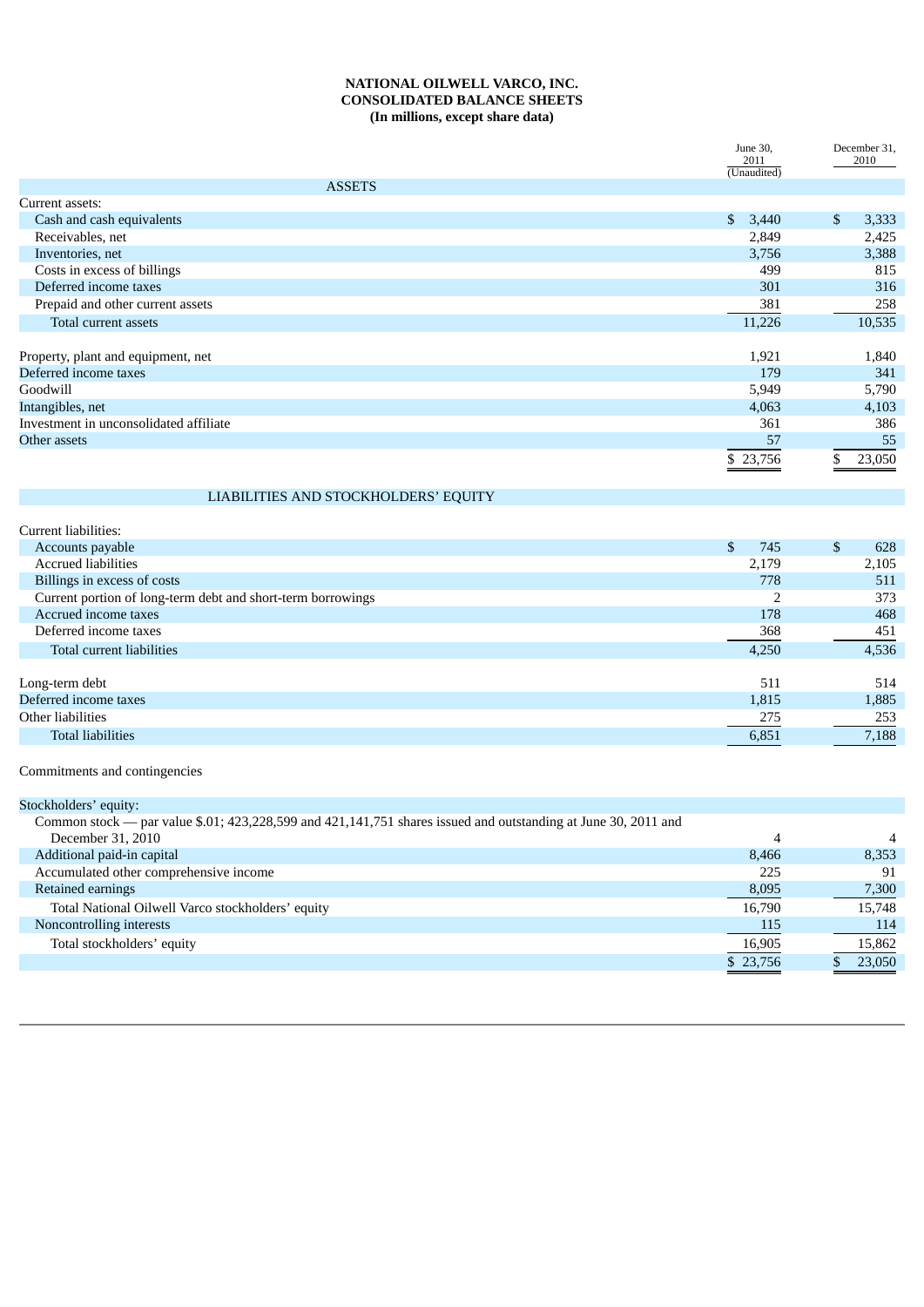#### **NATIONAL OILWELL VARCO, INC. CONSOLIDATED STATEMENTS OF INCOME (Unaudited) (In millions, except per share data)**

|                                                   |                  | Three Months Ended | Six Months Ended  |                  |                 |  |
|---------------------------------------------------|------------------|--------------------|-------------------|------------------|-----------------|--|
|                                                   | June 30,<br>2011 | 2010               | March 31,<br>2011 | June 30,<br>2011 | 2010            |  |
| Revenue:                                          |                  |                    |                   |                  |                 |  |
| Rig technology                                    | \$<br>1,894      | \$<br>1,672        | \$<br>1,608       | \$<br>3,502      | \$<br>3,558     |  |
| Petroleum services and supplies                   | 1,359            | 1,033              | 1,265             | 2,624            | 1,956           |  |
| Distribution services                             | 423              | 365                | 410               | 833              | 699             |  |
| Eliminations                                      | (163)            | (129)              | (137)             | (300)            | (240)           |  |
| Total revenue                                     | 3,513            | 2,941              | 3,146             | 6,659            | 5,973           |  |
| Gross profit                                      | 1,087            | 932                | 994               | 2,081            | 1,905           |  |
| Gross profit %                                    | 30.9%            | 31.7%              | 31.6%             | 31.3%            | 31.9%           |  |
| Selling, general, and administrative              | 375              | 338                | 366               | 741              | 663             |  |
| Other costs                                       | 4                | 4                  | 19                | 23               | 42              |  |
| <b>Operating profit</b>                           | 708              | 590                | 609               | 1,317            | 1,200           |  |
| Interest and financial costs                      | (9)              | (13)               | (14)              | (23)             | (26)            |  |
| Interest income                                   | $\overline{4}$   | 3                  | $\overline{4}$    | 8                | 5               |  |
| Equity income in unconsolidated affiliate         | 10               | 8                  | 13                | 23               | 14              |  |
| Other income (expense), net                       | (7)              | (3)                | (19)              | (26)             | $\, 8$          |  |
| Income before income taxes                        | 706              | 585                | 593               | 1,299            | 1,201           |  |
| Provision for income taxes                        | 226              | 186                | 189               | 415              | 383             |  |
| Net income                                        | 480              | 399                | 404               | 884              | 818             |  |
| Net loss attributable to noncontrolling interests | (1)              | (2)                | (3)               | (4)              | (5)             |  |
| Net income attributable to Company                | \$<br>481        | \$<br>401          | \$<br>407         | \$<br>888        | 823             |  |
| Net income attributable to Company per share:     |                  |                    |                   |                  |                 |  |
| <b>Basic</b>                                      | \$<br>1.14       | 0.96<br>S          | \$<br>0.97        | \$<br>2.11       | 1.97            |  |
| Diluted                                           | \$<br>1.13       | \$<br>0.96         | \$<br>0.96        | \$<br>2.10       | \$<br>1.96      |  |
| Weighted average shares outstanding:              |                  |                    |                   |                  |                 |  |
| <b>Basic</b>                                      | 422              | 417                | 420               | 421              | 417             |  |
| Diluted                                           |                  |                    |                   |                  |                 |  |
|                                                   | $\frac{425}{1}$  | $\frac{419}{2}$    | $\frac{423}{1}$   | $\frac{424}{1}$  | $\frac{419}{2}$ |  |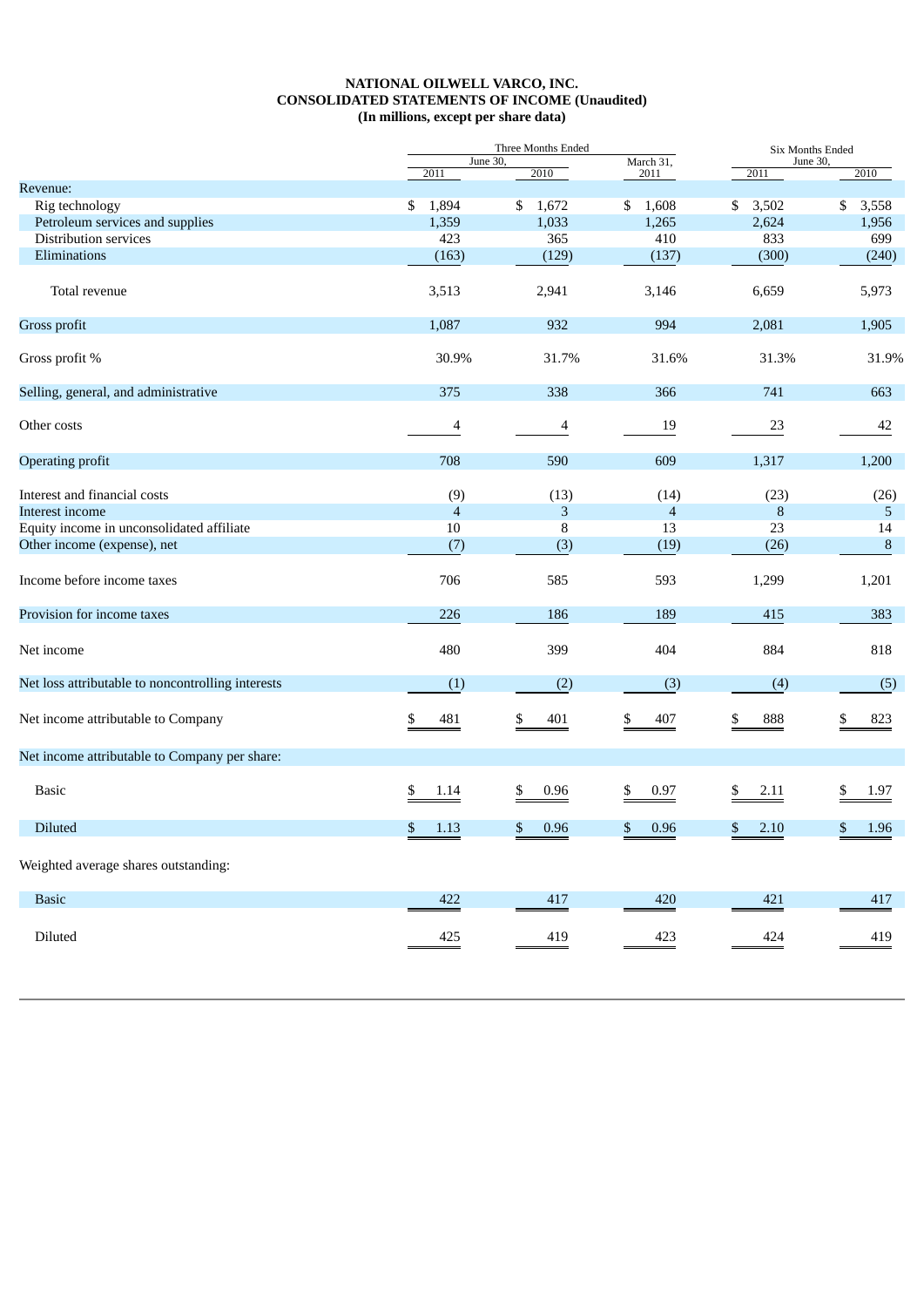# **NATIONAL OILWELL VARCO, INC. OPERATING PROFIT — AS ADJUSTED SUPPLEMENTAL SCHEDULE (Unaudited)**

| (In millions) |  |
|---------------|--|
|---------------|--|

|                                               | Three Months Ended<br>June 30,<br>March 31, |       |    | <b>Six Months Ended</b><br>June 30, |             |    |       |     |       |
|-----------------------------------------------|---------------------------------------------|-------|----|-------------------------------------|-------------|----|-------|-----|-------|
|                                               |                                             | 2011  |    | 2010                                | 2011        |    | 2011  |     | 2010  |
| Revenue:                                      |                                             |       |    |                                     |             |    |       |     |       |
| Rig technology                                | \$                                          | 1,894 | \$ | 1,672                               | \$<br>1,608 | \$ | 3,502 | \$  | 3,558 |
| Petroleum services and supplies               |                                             | 1,359 |    | 1,033                               | 1,265       |    | 2,624 |     | 1,956 |
| Distribution services                         |                                             | 423   |    | 365                                 | 410         |    | 833   |     | 699   |
| Eliminations                                  |                                             | (163) |    | (129)                               | (137)       |    | (300) |     | (240) |
| Total revenue                                 | \$.                                         | 3,513 | \$ | 2,941                               | \$<br>3,146 | \$ | 6,659 | \$. | 5,973 |
| Operating profit:                             |                                             |       |    |                                     |             |    |       |     |       |
| Rig technology                                | \$                                          | 517   | \$ | 509                                 | \$<br>422   | \$ | 939   | \$  | 1,090 |
| Petroleum services and supplies               |                                             | 249   |    | 138                                 | 246         |    | 495   |     | 251   |
| <b>Distribution services</b>                  |                                             | 26    |    | 13                                  | 28          |    | 54    |     | 24    |
| Unallocated expenses and eliminations         |                                             | (80)  |    | (66)                                | (68)        |    | (148) |     | (123) |
| Total operating profit (before other costs)   |                                             | 712   | \$ | 594                                 | 628         | \$ | 1,340 | \$. | 1,242 |
| Operating profit %:                           |                                             |       |    |                                     |             |    |       |     |       |
| Rig technology                                |                                             | 27.3% |    | 30.4%                               | 26.2%       |    | 26.8% |     | 30.6% |
| Petroleum services and supplies               |                                             | 18.3% |    | 13.4%                               | 19.4%       |    | 18.9% |     | 12.8% |
| Distribution services                         |                                             | 6.1%  |    | 3.6%                                | 6.8%        |    | 6.5%  |     | 3.4%  |
| Other unallocated                             |                                             |       |    |                                     |             |    |       |     |       |
| Total operating profit % (before other costs) |                                             | 20.3% |    | 20.2%                               | 20.0%       |    | 20.1% |     | 20.8% |